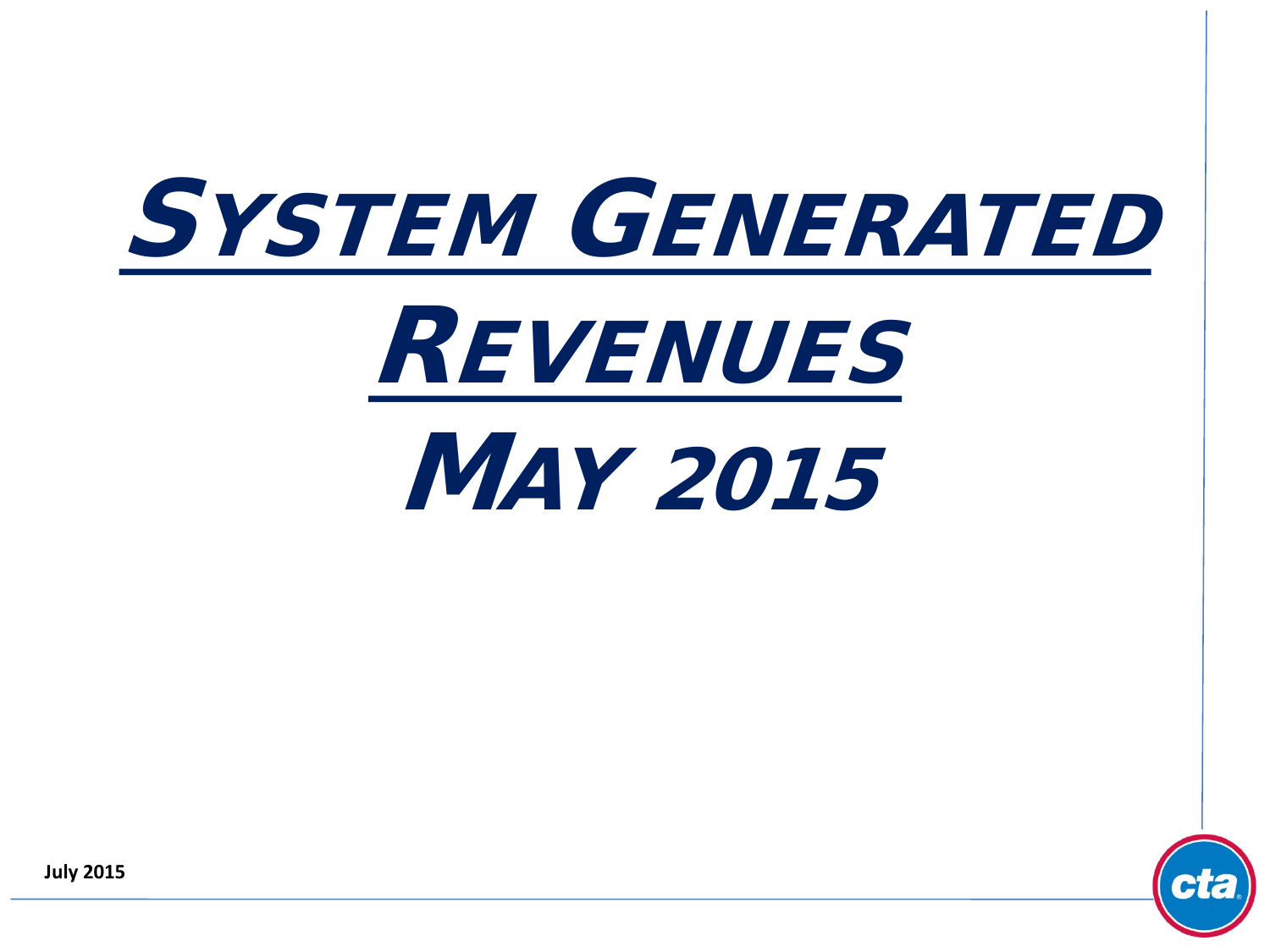# MAY REVENUES: VARIANCE TO BUDGET

| <b>Dollars in Millions</b>    | <b>Actual</b><br><b>MAY 2015</b>            | <b>Variance</b><br><b>Variance</b><br>to<br>to<br><b>Budget</b><br><b>MAY 2014</b> |  |  |
|-------------------------------|---------------------------------------------|------------------------------------------------------------------------------------|--|--|
| Farebox                       | \$31.4M                                     | 0.5M                                                                               |  |  |
| Passes                        | \$18.8M                                     | 0.4M                                                                               |  |  |
| <b>Fare and Pass Total</b>    | \$50.2M                                     | 0.4M<br>0.5M                                                                       |  |  |
| <b>Reduced Fare Subsidy</b>   | <b>\$0M</b>                                 | 2.4M<br>1.2M                                                                       |  |  |
| Non-Farebox                   | \$6.9M                                      | 1.0M<br>1.4M                                                                       |  |  |
| <b>Revenue Total</b>          | \$57.1M                                     | 0.7M<br>1.8M                                                                       |  |  |
| <b>Average Fare (Dollars)</b> | \$1.15                                      | \$0.01<br>\$0.04                                                                   |  |  |
| <b>Free Rides</b>             | 6.3M                                        |                                                                                    |  |  |
|                               | Free Rides is 0.6M less than MAY 2014<br>Ct |                                                                                    |  |  |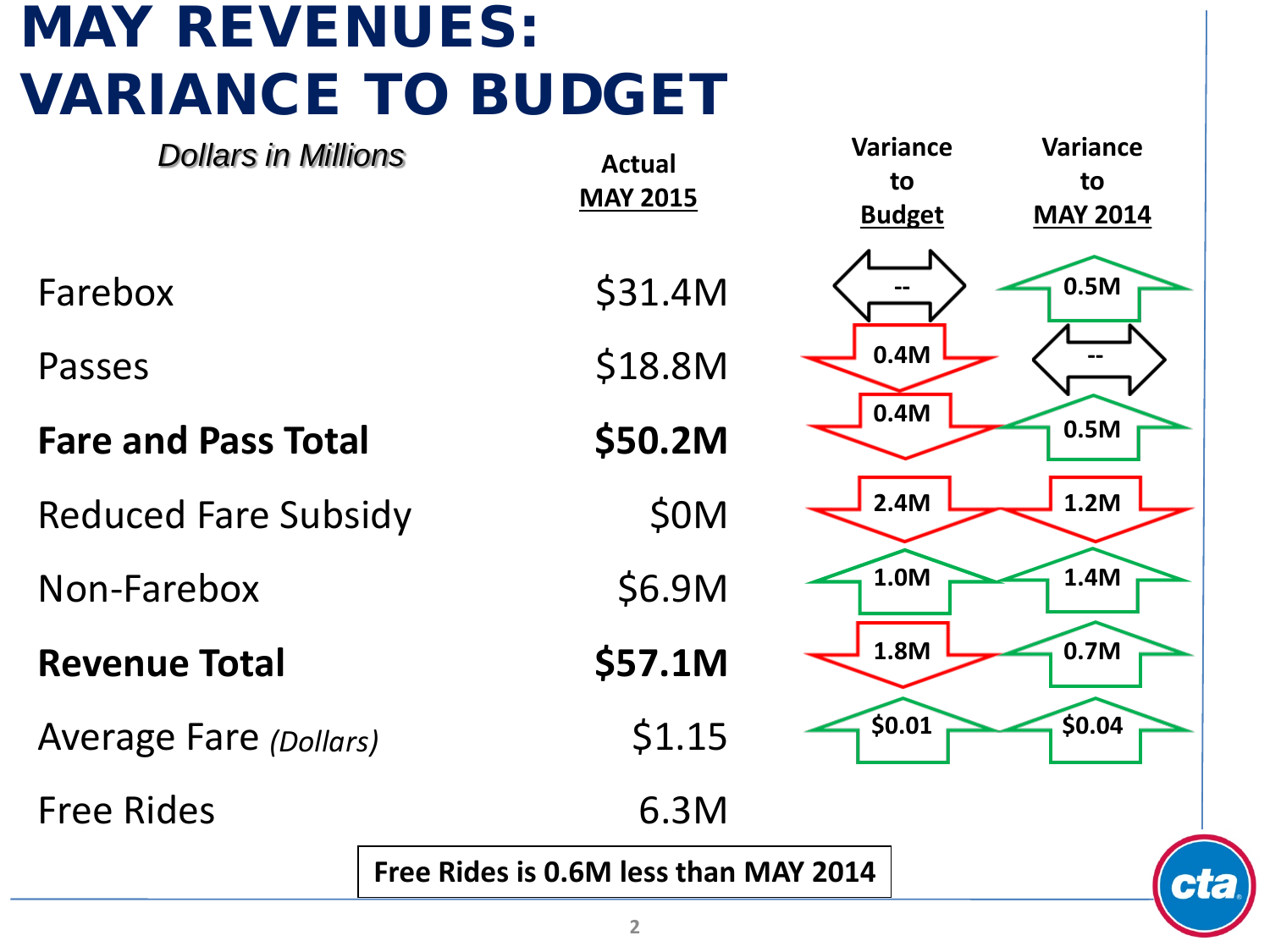### YEAR TO DATE REVENUES: VARIANCE TO BUDGET

| <b>Dollars in Millions</b>    |                                                 | <b>Actual</b><br><b>MAY YTD</b> | <b>Variance</b><br>to<br><b>Budget YTD</b> | Variance<br>to<br><b>2014 YTD</b> |  |
|-------------------------------|-------------------------------------------------|---------------------------------|--------------------------------------------|-----------------------------------|--|
| Farebox                       |                                                 | \$142.3M                        | 3.6M                                       | 4.5M                              |  |
| Passes                        |                                                 | \$90.3M                         | 0.8M                                       | 1.2M                              |  |
| <b>Fare and Pass Total</b>    |                                                 | \$232.6M                        | 2.8M                                       | 3.3M                              |  |
| <b>Reduced Fare Subsidy</b>   |                                                 | \$4.7M                          | 7.1M                                       | 1.4M                              |  |
| Non-Farebox                   |                                                 | \$27.2M                         | 3.0M                                       | 0.9M                              |  |
| <b>Revenue Total</b>          |                                                 | \$264.5M                        | 6.9M                                       | 5.6M                              |  |
| <b>Average Fare (Dollars)</b> |                                                 | \$1.11                          | \$0.01                                     | \$0.01                            |  |
| <b>Free Rides</b>             |                                                 | 28.6M                           |                                            |                                   |  |
|                               | Free Rides is 1.8M less than MAY 2014 YTD<br>ct |                                 |                                            |                                   |  |
|                               |                                                 |                                 |                                            |                                   |  |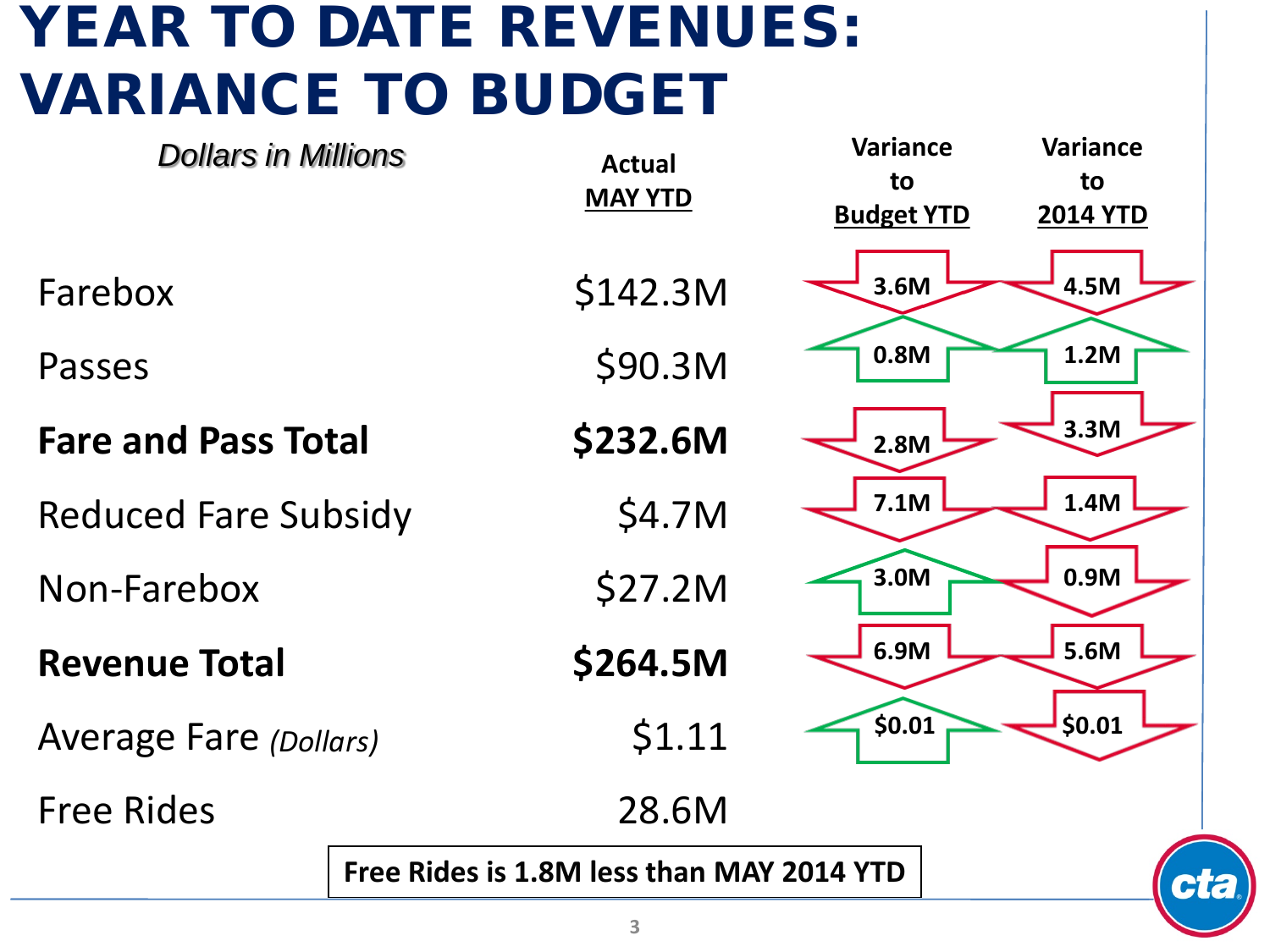

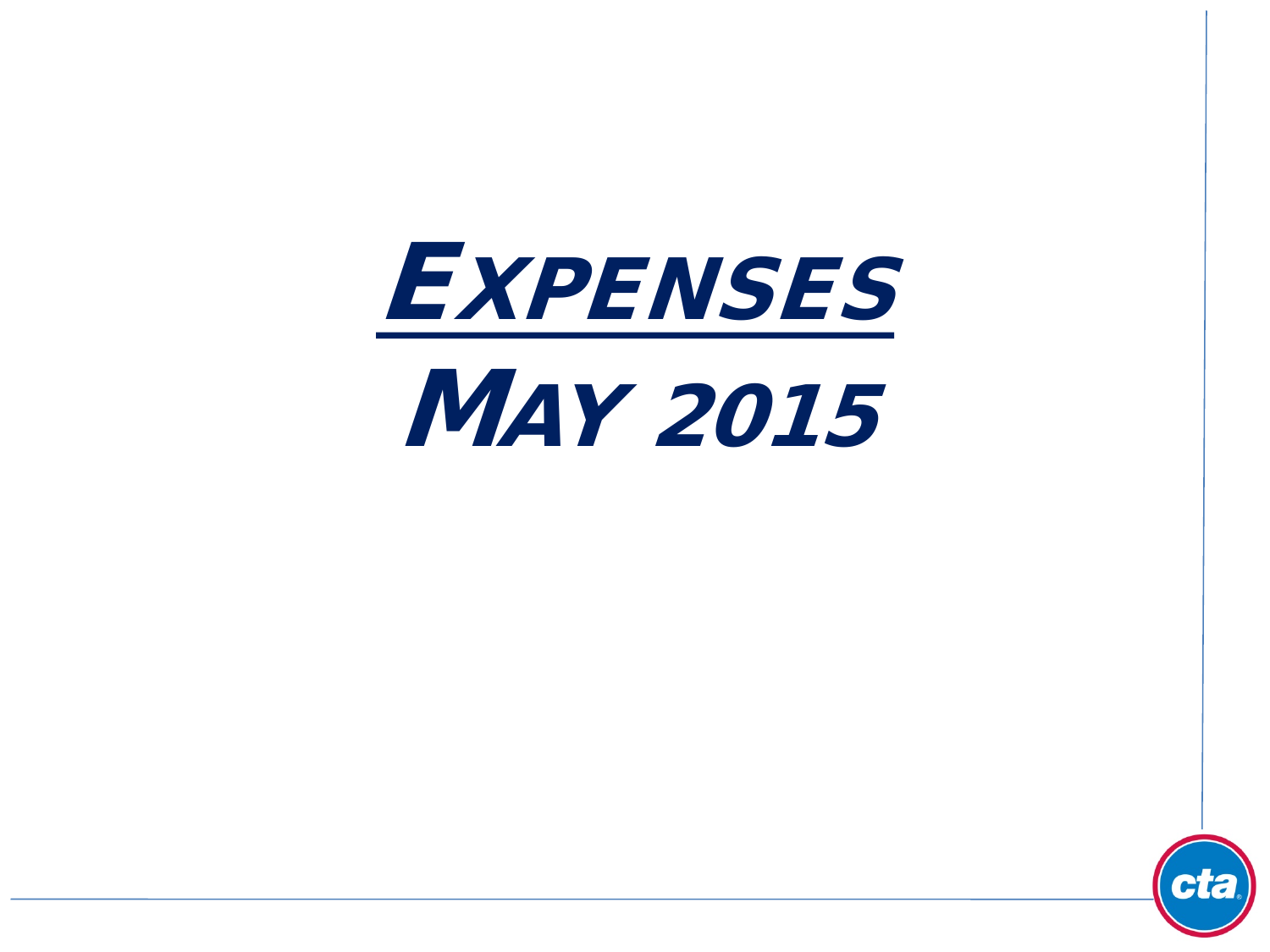# MAY EXPENSES: VARIANCE TO BUDGET

*Dollars in Thousands*

| Category                                | <b>Actual</b><br><b>MAY 2015</b> | Favorable/<br>(Unfavorable)<br><b>Variance to</b><br><b>Budget</b> |  |
|-----------------------------------------|----------------------------------|--------------------------------------------------------------------|--|
| Labor                                   | 78,455                           | 1,940                                                              |  |
| <b>Material</b>                         | 6,418                            | (505)                                                              |  |
| <b>Fuel</b>                             | 3,915                            | 602                                                                |  |
| <b>Power</b>                            | 1,793                            | 486                                                                |  |
| <b>Provision Injuries &amp; Damages</b> |                                  |                                                                    |  |
| <b>Purchase of Security Services</b>    | 1,245                            | (43)                                                               |  |
| <b>Other Expenses</b>                   | 23,920                           | (1, 196)                                                           |  |
| <b>Total Operating Expenses</b>         | 115,747                          | 1,284                                                              |  |

**Other expenses consist of: Utilities, Advertising & Promotions, Travel & Meetings, Contractual Services, Leases & Rentals, Pension Obligation Bond, and General Expenses.**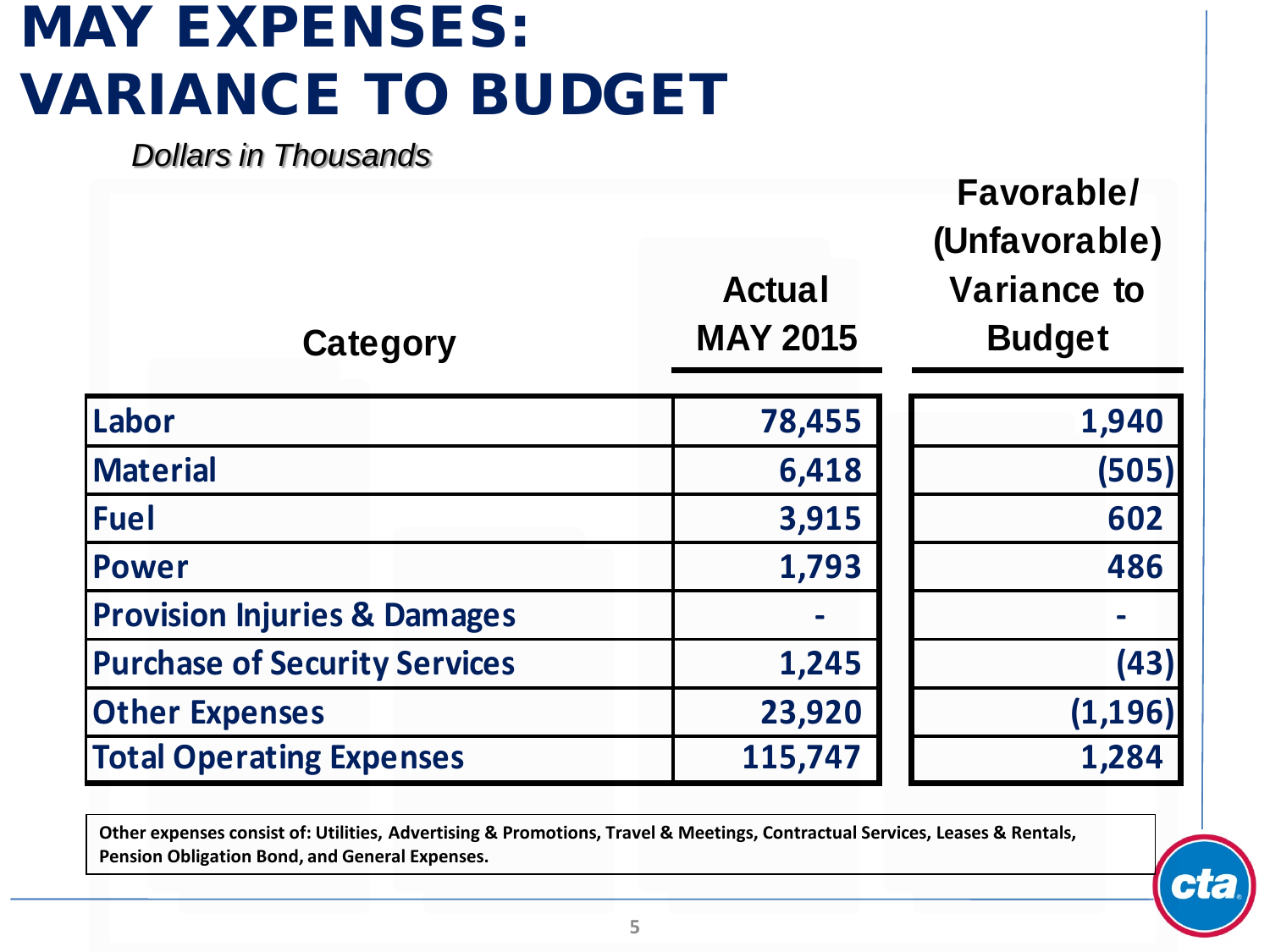### YEAR TO DATE EXPENSES: VARIANCE TO BUDGET

*Dollars in Thousands*

| Category                                | <b>Actual</b><br><b>YTD 2015</b> | <b>Favorable/</b><br>(Unfavorable)<br><b>YTD Variance</b><br>to Budget |
|-----------------------------------------|----------------------------------|------------------------------------------------------------------------|
| Labor                                   | 404,729                          | 8,378                                                                  |
| <b>Material</b>                         | 34,097                           | (3,366)                                                                |
| <b>Fuel</b>                             | 21,383                           | 1,476                                                                  |
| <b>Power</b>                            | 12,696                           | 611                                                                    |
| <b>Provision Injuries &amp; Damages</b> |                                  |                                                                        |
| <b>Purchase of Security Services</b>    | 5,901                            | 110                                                                    |
| <b>Other Expenses</b>                   | 116,969                          | (1, 491)                                                               |
| <b>Total Operating Expenses</b>         | 595,776                          | 5,718                                                                  |

**Other expenses consist of: Utilities, Advertising & Promotions, Travel & Meetings, Contractual Services, Leases & Rentals, Pension Obligation Bond, and General Expenses.**